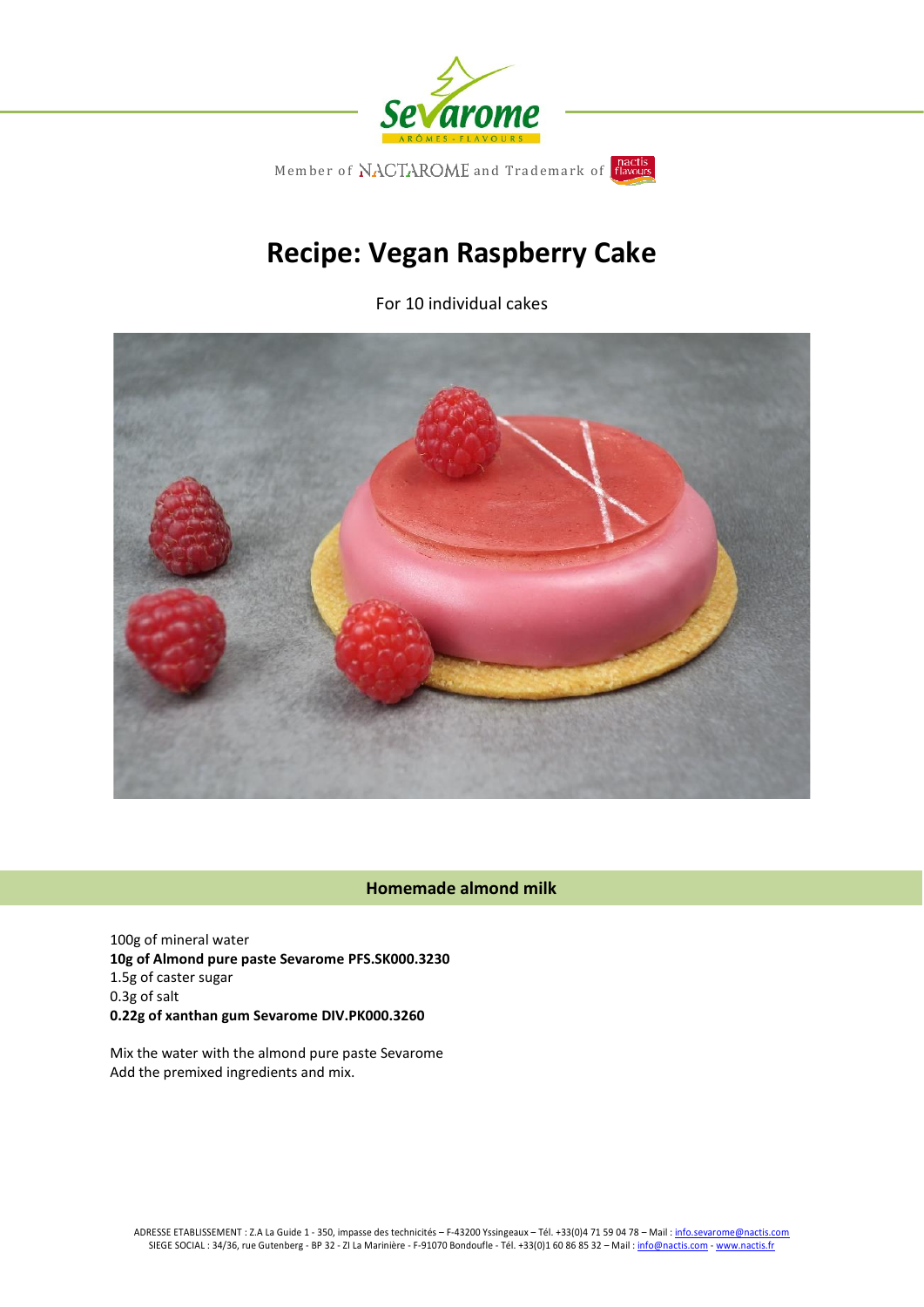# **VEGAN SWEET DOUGH**

120g of grape seed oil 92g of pure icing sugar 29g of white almond powder 1g of salt 48.2g of homemade almond milk 229g of flour

Proceed to a normal fabrication of a classical sweet dough Spread at 2.5 mm of thickness between 2 sheets and cut disc of 80 mm Freeze, remove from the mold and cook at 160°C for 25 min

#### **RASPBERRY COULIS**

200g of raspberry puree 20g of caster sugar **3g of pectin for coating Sevarome DIV.PK000.4114**

Mix the sugar and the pectin for coating Sevarome, then pour it on the cold raspberry puree Stir with a whisk and bring to the boil point, then pour in a small bowl Put it in a cold place

### **VANILA ICE CREAM**

47g of glucose syrups 96g of water 135g of traditional flour 3.5g of baking powder 5g of soy protein **1.5g of xanthan gum Sevarome DIV.PK000.3260 1.5g of carob flour Sevarome DIV.PK0003088** 97g of grape seed oil 96g of caster sugar 1.5g of salt **2g of pure vanilla extract Sevarome AVN.LK000.4169**

Dilute the glucose syrups with water. Mix all the powder together then add the oil, the pure vanilla extract and add the mis water/glucose Mix with a whisk until the obtention of an homogenous paste. Dress 45g in a silicone round mold of 65mm then cook at 170°C for 20 min

#### **VEGAN ESKIMO ICING**

153g of melted cocoa butter **225g of pure almond paste PFS.SK000.3230** 108g of icing sugar **14.4g of red root beet colouring ingredient oil soluble Sevarome COL.PK000.4585**

Mix all the ingredient together